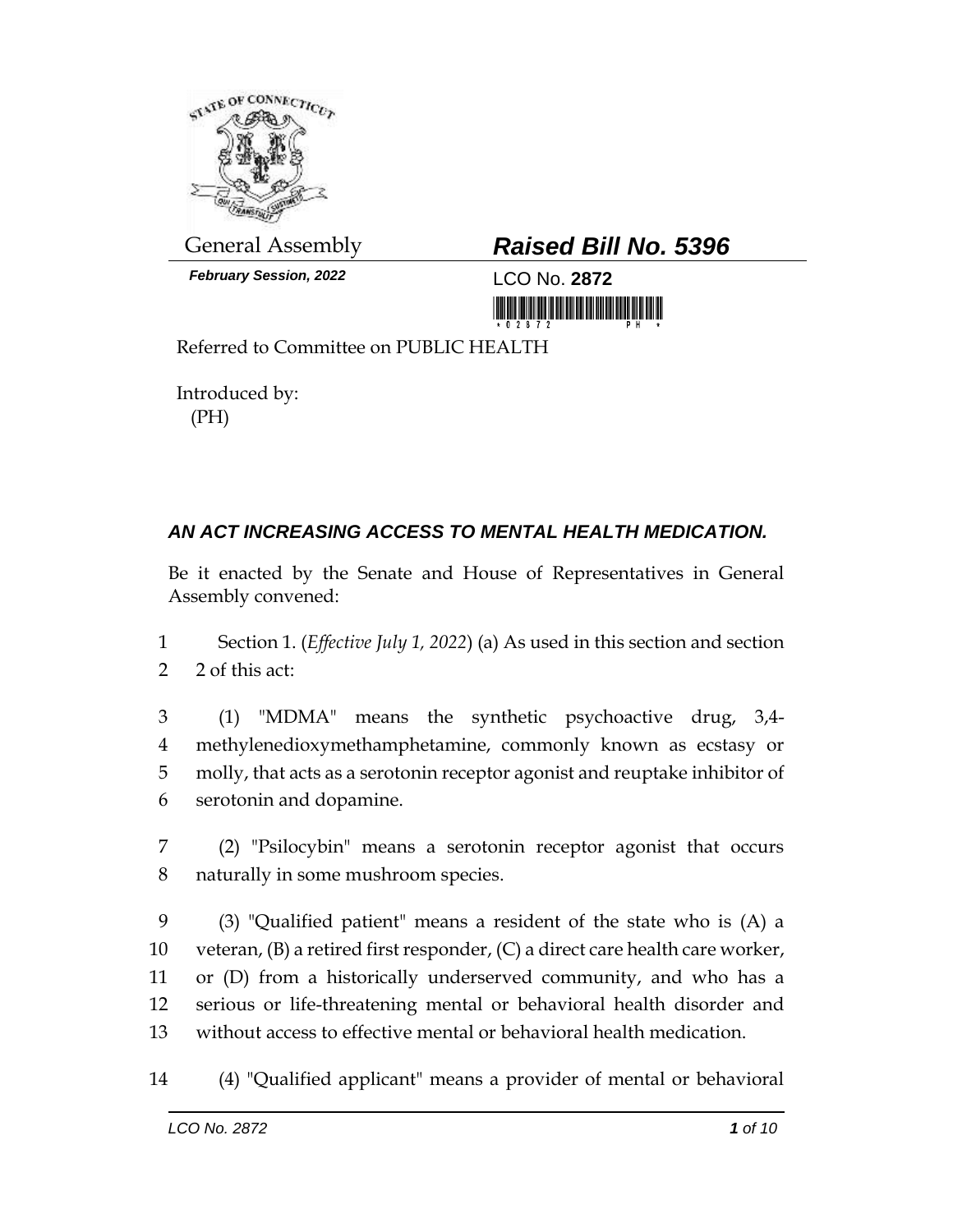health services that has received approval from the federal Food and Drug Administration as an approved treatment site with an expanded access protocol that allows the provider access to an investigational drug for treatment use, including emergency use, pursuant to 21 CFR 312, as amended from time to time.

 (5) "Approved treatment site" means the location where a qualified applicant that has been selected under subsection (e) of this section as a provider of MDMA-assisted or psilocybin-assisted therapy under the pilot program established pursuant to subsection (b) of this section will provide such therapy.

 (b) There is established, within the Department of Mental Health and Addiction Services, a psychedelic-assisted therapy pilot program to provide qualified patients with the funding necessary to receive MDMA-assisted or psilocybin-assisted therapy as part of an expanded access program approved by the federal Food and Drug Administration pursuant to 21 CFR 312, as amended from time to time. The department shall cease to operate the pilot program when MDMA and psilocybin have been approved to have a medical use by the Drug Enforcement Administration, or any successor agency.

 (c) There is established a Qualified Patients for Approved Treatment Sites Fund, "PAT Fund". The fund shall contain any moneys required by law to be deposited in the fund and may contain any other funds as provided in subsection (d) of this section. The Department of Mental Health and Addiction Services shall administer and use the fund for grants to qualified applicants to provide MDMA-assisted or psilocybin- assisted therapy to qualified patients under the pilot program established pursuant to subsection (b) of this section.

 (d) For the fiscal year ending on June 30, 2023, and for each fiscal year thereafter, block grant funds allocated to the department pursuant to section 4-28b of the general statutes may be deposited in said fund, and the department may accept contributions from any source, public or private, for deposit in said fund.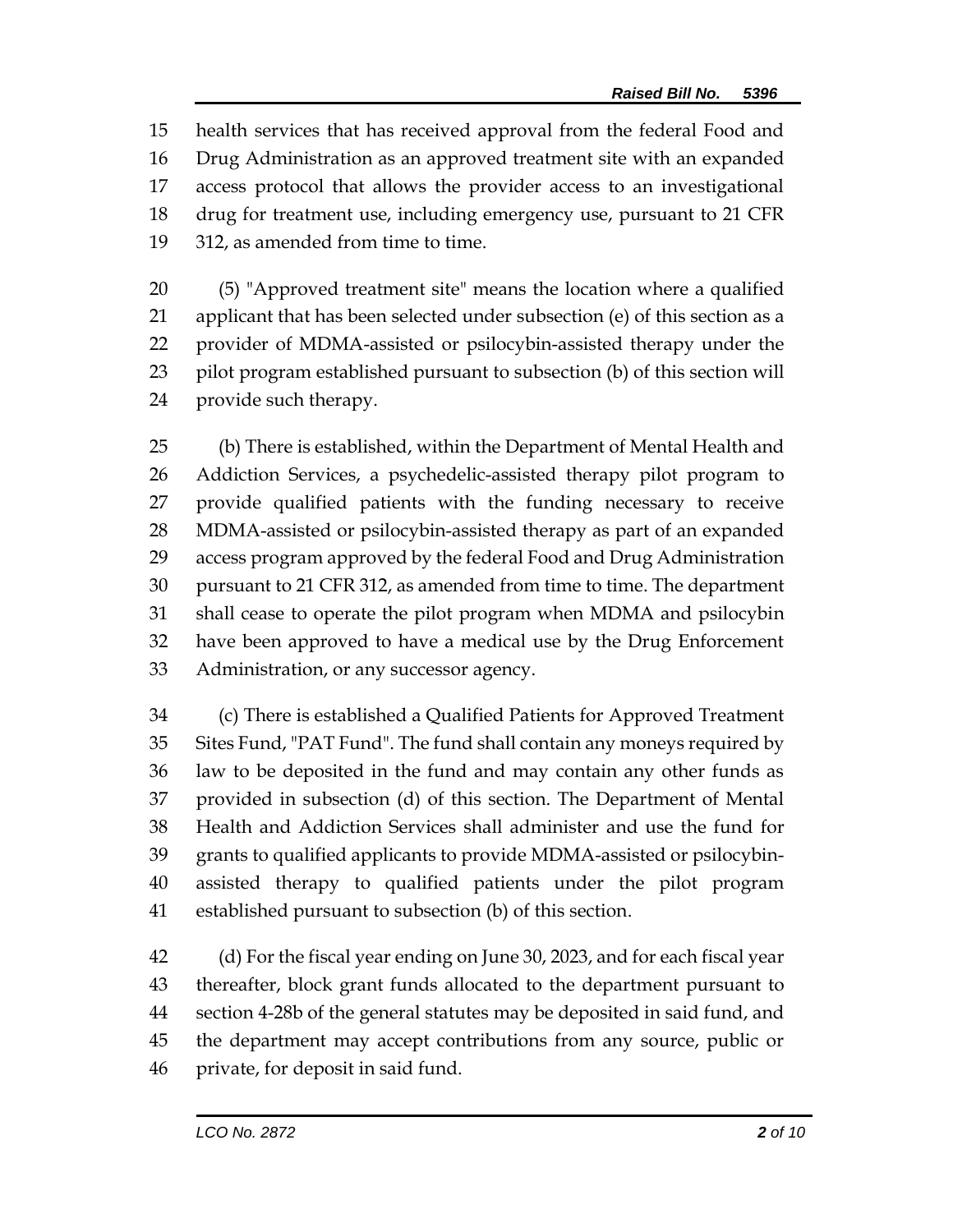(e) On or before November 29, 2022, a qualified applicant may apply to the Department of Mental Health and Addiction Services for selection as an approved treatment site. The department shall:

 (1) Develop an application form for qualified applicants seeking selection as an approved treatment site and, not later than October 31, 2022, post such application on the department's Internet web site;

 (2) Select up to three qualified applicants as approved treatment sites not later than December 28, 2022;

 (3) Distribute one million five hundred thousand dollars from the PAT Fund equally amongst the approved treatment sites; and

 (4) Distribute an additional one million five hundred thousand dollars from the PAT Fund equally amongst the approved treatment sites that, prior to March 31, 2023, provided proof of receipt of a one million five hundred thousand dollar matching grant from a private foundation to treat qualified patients. If no approved treatment site provides proof of receipt of such matching grant on or before March 31, 2023, the department shall distribute an additional one million five hundred thousand dollars from the PAT Fund equally amongst the approved treatment sites not later than March 31, 2024.

 (f) Approved treatment sites shall collect and submit data to the Department of Mental Health and Addiction Services, including, but not limited to, its protocols for the provision of MDMA-assisted and psilocybin-assisted treatment, training on the facilitation of such treatment, implementation of facility standards, strategies for patient protection and mitigation of drug diversion. Approved treatment sites shall follow all applicable patient privacy laws in the collection and submission of data to the department. As used in this subsection, "drug diversion" means the transfer of a legally prescribed drug from the individual for whom it was prescribed to another individual for any illicit use.

Sec. 2. (*Effective July 1, 2022*) (a) There is established the Connecticut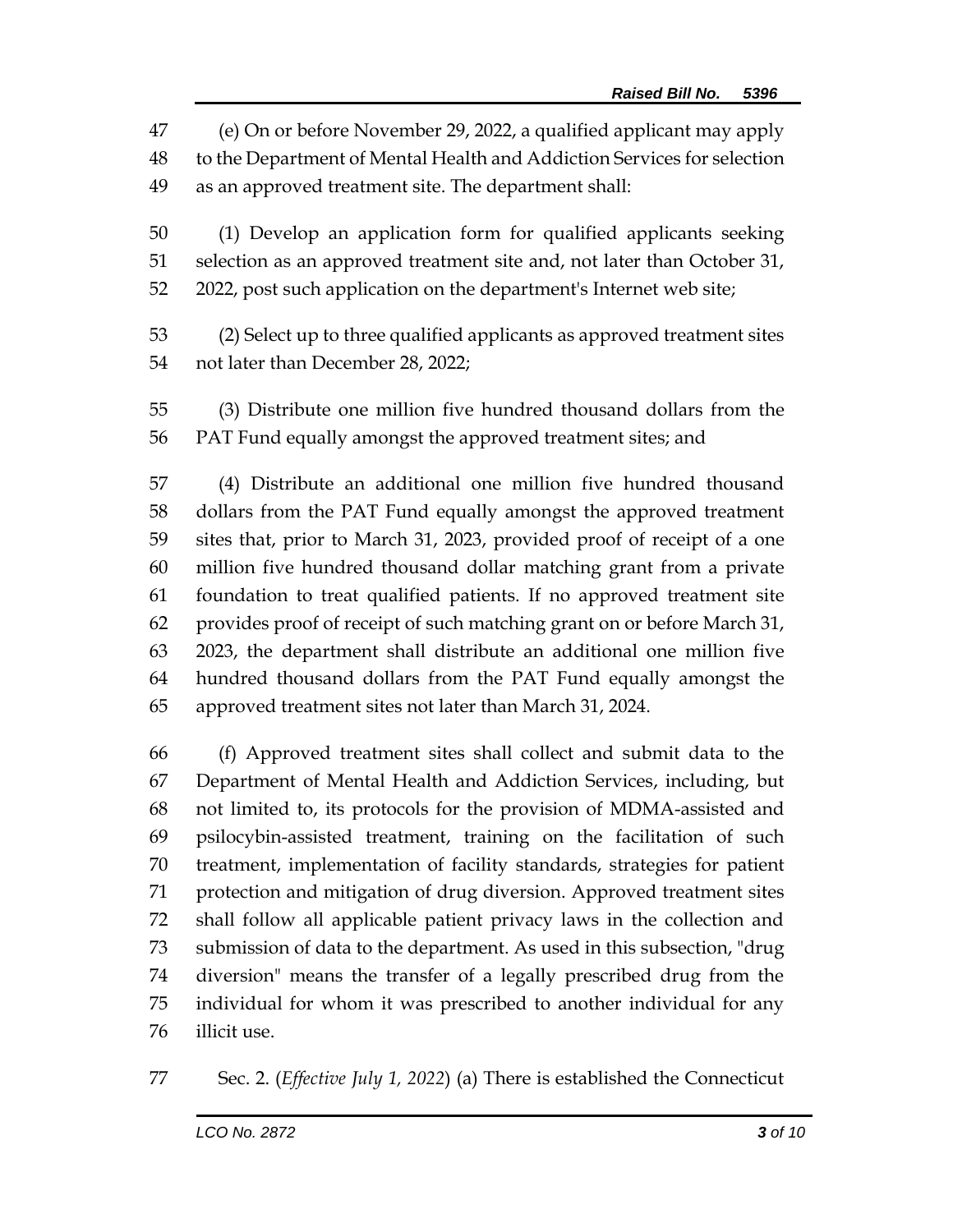Psychedelic Treatment Advisory Board, which shall be part of the Department of Mental Health and Addiction Services.

 (b) The board shall consist of the following members: (1) Two appointed by the speaker of the House of Representatives; (2) two appointed by the president pro tempore of the Senate; (3) one appointed by the minority leader of the House of Representatives; (4) one appointed by the minority leader of the Senate; (5) two appointed by the Office of the Governor; (6) one appointed by the Commissioner of Mental Health and Addiction Services; (7) one appointed by the Commissioner of Public Health; and (8) one appointed by the Commissioner of Consumer Protection. The board shall include members with experience or expertise in psychedelic research, psychedelic-assisted therapy, public health, access to mental and behavioral health care in underserved communities, veteran mental and behavioral health care, harm reduction and sacramental use of psychedelic substances.

 (c) The speaker of the House of Representatives and the president pro tempore of the Senate shall select the chairpersons of the board from among the members of the board. The chairpersons shall oversee the establishment of and make recommendations regarding the voting procedures of the board.

 (d) The administrative staff of the joint standing committee of the General Assembly having cognizance of matters relating to consumer protection shall serve as administrative staff of the board, with assistance as needed provided by employees of the Offices of Legislative Research and Fiscal Analysis.

 (e) The board shall advise the Department of Mental Health and Addiction Services on the design and development of the regulations and infrastructure necessary to safely allow for therapeutic access to psychedelic-assisted therapy upon the legalization of MDMA, psilocybin and any other psychedelic compounds. In advising the department under this subsection, the board shall be responsible for: (1)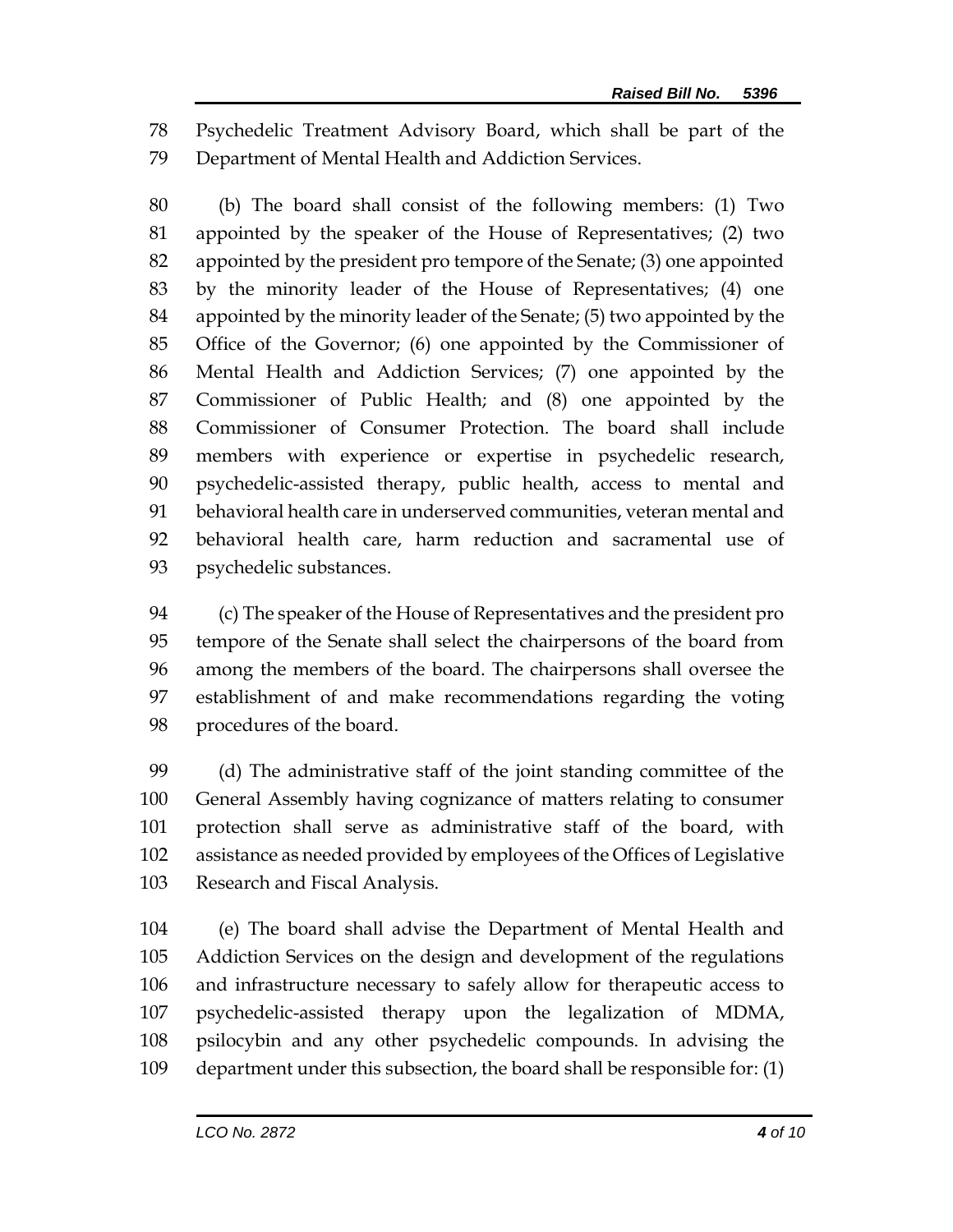Reviewing and considering the data from the psychedelic-assisted therapy pilot program established under section 1 of this act to inform the development of such regulations; (2) advising the department on the necessary education, training, licensing and credentialing of therapists and facilitators, patient safety, harm reduction, the establishment of equity measures in both clinical and therapeutic settings, cost and insurance reimbursement considerations and standards of treatment facilities; (3) advising the department on the use of group therapy and other therapy options to reduce cost and maximize public health benefits from psychedelic treatments; (4) monitoring updated federal regulations and guidelines for referral and consideration by the state agencies of cognizance for implementation of such regulations and guidelines; (5) developing a long-term strategic plan to improve mental health care through the use of psychedelic treatment; (6) recommending equity measures for clinical subject recruitment and facilitator training recruitment; and (7) assisting with the development of public awareness and education campaigns.

 (f) The board may establish committees and subcommittees necessary for the operation of the board.

 Sec. 3. Section 21a-243 of the general statutes is repealed and the following is substituted in lieu thereof (*Effective July 1, 2022*):

 (a) The Commissioner of Consumer Protection shall adopt regulations for the efficient enforcement and operation of sections 21a-244 to 21a-282, inclusive.

 (b) The Commissioner of Consumer Protection may, so far as may be consistent with sections 21a-244 to 21a-282, inclusive, adopt the regulations existing under the federal Controlled Substances Act and pertinent regulations existing under the federal food and drug laws and conform regulations adopted hereunder with those existing under the federal Controlled Substances Act and federal food and drug laws.

 (c) The Commissioner of Consumer Protection, acting upon the advice of the Commission of Pharmacy, may by regulation designate,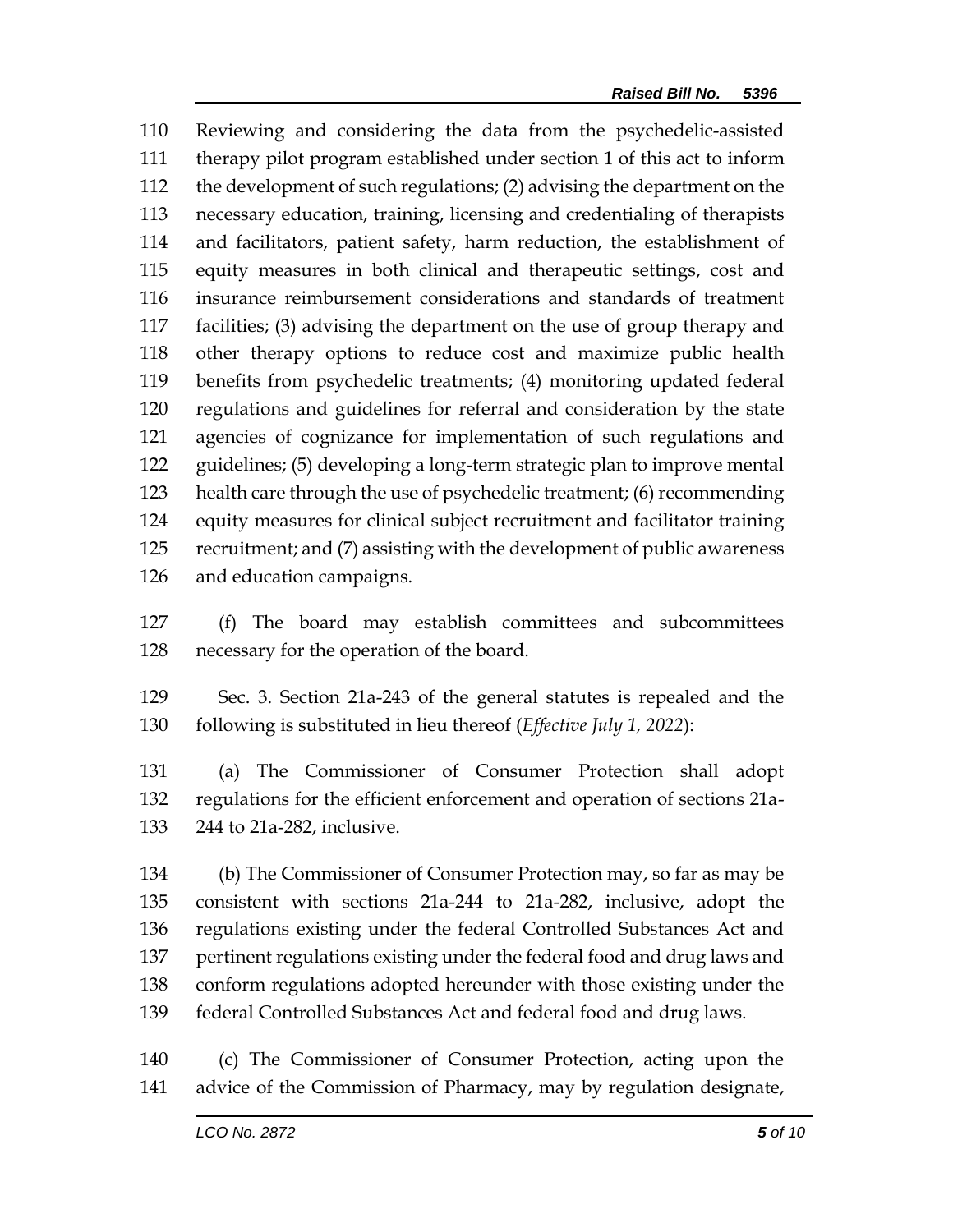after investigation, as a controlled substance, a substance or chemical composition containing any quantity of a substance which has been found to have a stimulant, depressant or hallucinogenic effect upon the higher functions of the central nervous system and having a tendency to promote abuse or physiological or psychological dependence or both. Such substances are classifiable as amphetamine-type, barbiturate-type, cannabis-type, cocaine-type, hallucinogenic, morphine-type and other stimulant and depressant substances, and specifically exclude alcohol, caffeine and nicotine. Substances which are designated as controlled substances shall be classified in schedules I to V by regulations adopted pursuant to subsection (a) of this section.

 (d) The Commissioner of Consumer Protection may by regulation change the schedule in which a substance classified as a controlled substance in schedules I to V of the controlled substance scheduling regulations is placed. On or before December 15, 1986, and annually thereafter, the commissioner shall submit a list of all such schedule changes to the chairmen and ranking members of the joint standing committee of the General Assembly having cognizance of matters relating to public health.

 (e) Notwithstanding the provisions of subsections (a) to (d), inclusive, of this section, not later than January 1, 2013, the Commissioner of Consumer Protection shall submit amendments to sections 21a-243-7 and 21a-243-8 of the regulations of Connecticut state agencies to the standing legislative regulation review committee to reclassify marijuana as a controlled substance in schedule II under the Connecticut controlled substance scheduling regulations, except that for any marijuana product that has been approved by the federal Food and Drug Administration or successor agency to have a medical use and that is reclassified in any schedule of controlled substances or unscheduled by the federal Drug Enforcement Administration or successor agency, the commissioner shall adopt the schedule designated by the Drug Enforcement Administration or successor agency.

(f) Notwithstanding the provisions of subsections (a) to (d), inclusive,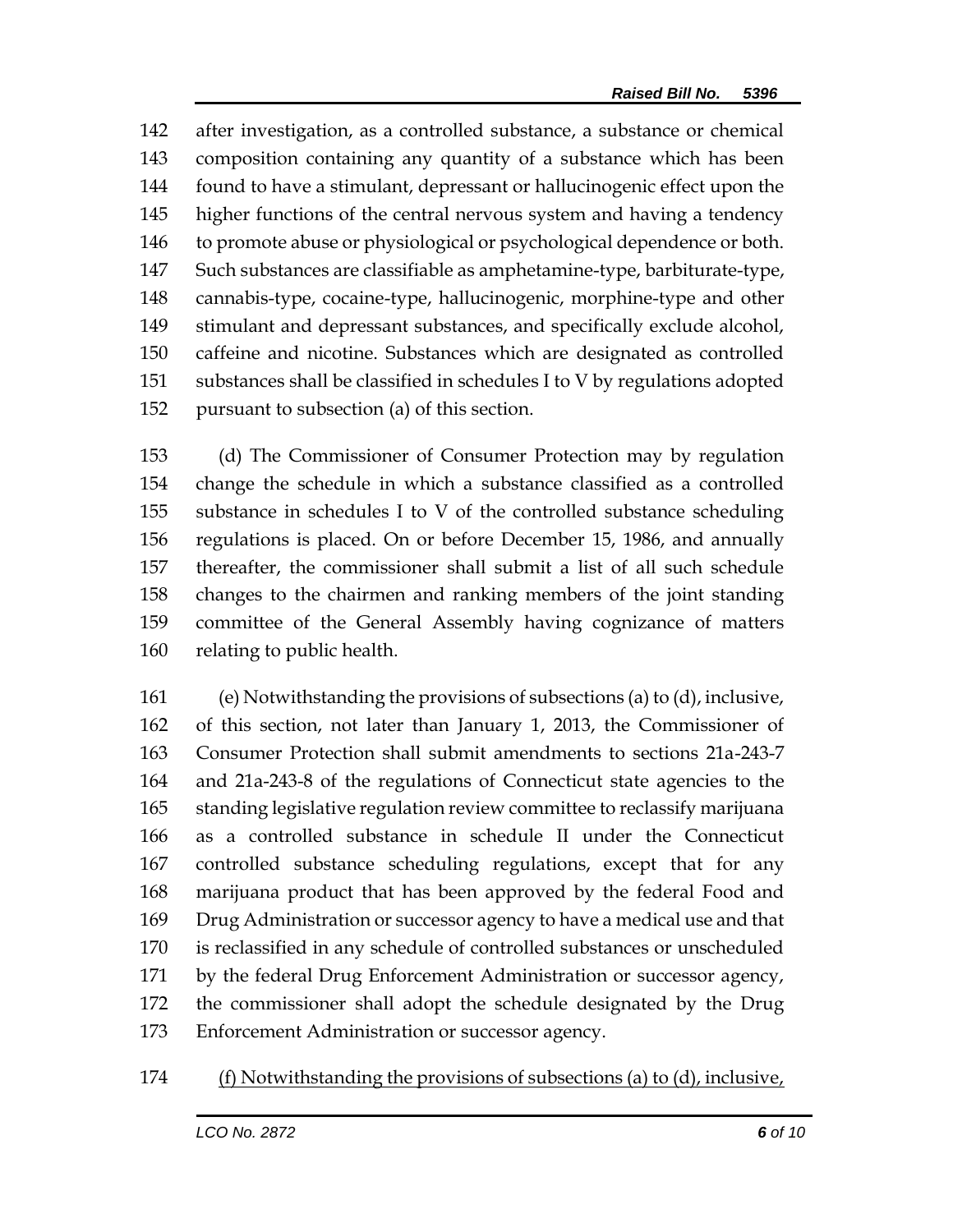of this section, the Commissioner of Consumer Protection shall adopt the schedule designated by the Drug Enforcement Administration or successor agency for MDMA, as defined in section 1 of this act, and psilocybin, as defined in said section, if MDMA and psilocybin have been approved by said administration, or successor agency, to have a medical use and are reclassified in any schedule of controlled substances or unscheduled by said administration or successor agency.

 **[**(f)**]** (g) A new or amended regulation under this chapter shall be adopted in accordance with the provisions of chapter 54.

 **[**(g)**]** (h) In the event of any inconsistency between the contents of schedules I, II, III, IV and V of the controlled substance scheduling regulations and schedules I, II, III, IV and V of the federal Controlled Substances Act, as amended, the provisions of the federal act shall prevail, except (1) when the provisions of the Connecticut controlled substance scheduling regulations place a controlled substance in a schedule with a higher numerical designation, schedule I being the highest designation, or (2) as provided in subsection (e) of this section.

 **[**(h)**]** (i) When a drug that is not a controlled substance in schedule I, II, III, IV or V, as designated in the Connecticut controlled substance scheduling regulations, is designated to be a controlled substance under the federal Controlled Substances Act, such drug shall be considered to be controlled at the state level in the same numerical schedule from the effective date of the federal classification. Nothing in this section shall prevent the Commissioner of Consumer Protection from designating a controlled substance differently in the Connecticut controlled substance scheduling regulations than such controlled substance is designated in 201 the federal Controlled Substances Act, as amended from time to time.

 **[**(i)**]** (j) The Commissioner of Consumer Protection shall, by regulation adopted pursuant to this section, designate the following substances, by whatever official, common, usual, chemical or trade name designation, as controlled substances and classify each such substance in the appropriate schedule: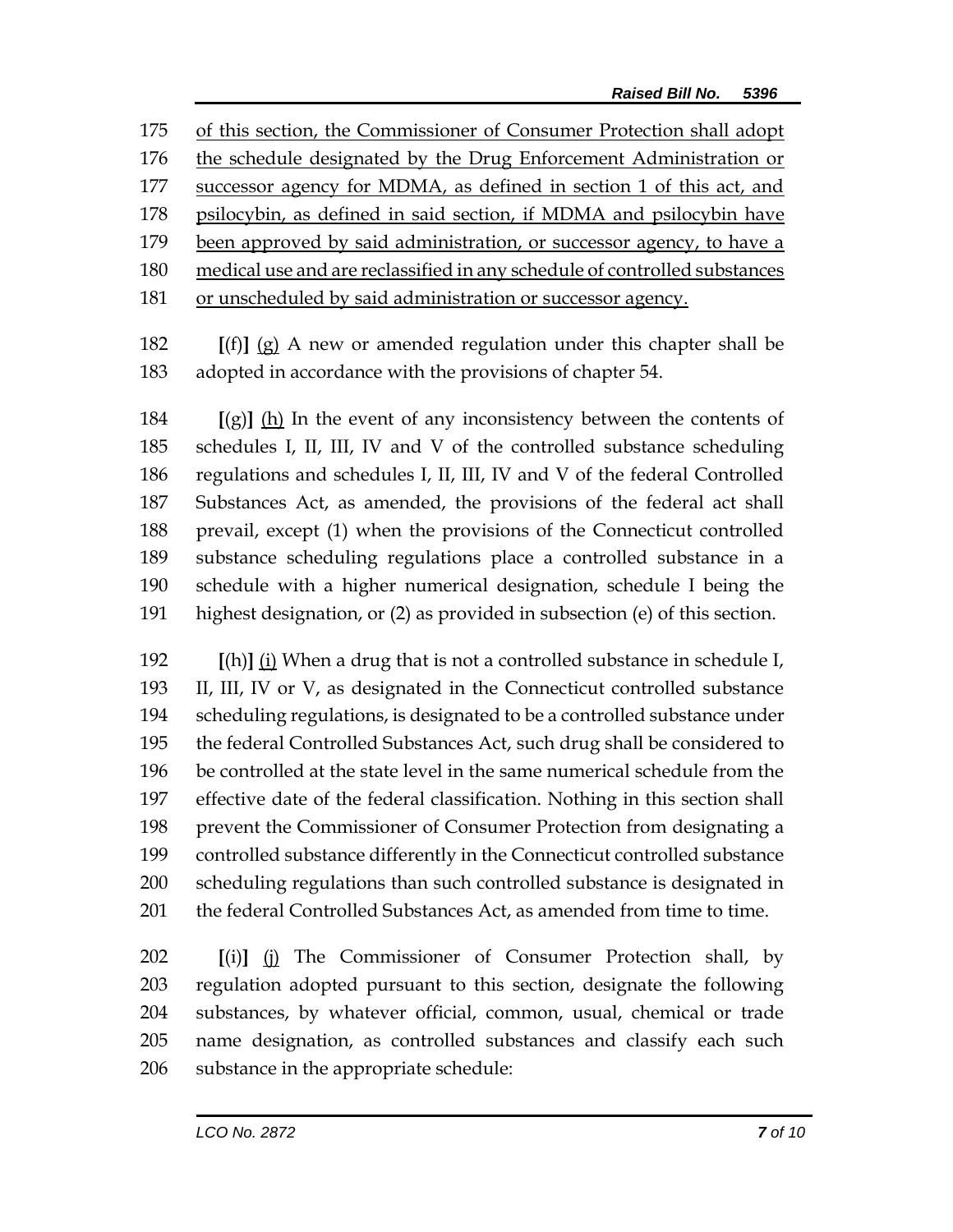| 207                             | (1) 1-pentyl-3-(1-naphthoyl)indole (JWH-018);                                                                                                                                                                                                                                                                                                  |  |  |
|---------------------------------|------------------------------------------------------------------------------------------------------------------------------------------------------------------------------------------------------------------------------------------------------------------------------------------------------------------------------------------------|--|--|
| 208                             | (2) 1-butyl-3-(1-naphthoyl)indole (JWH-073);                                                                                                                                                                                                                                                                                                   |  |  |
| 209                             | (3) 1-[2-(4-morpholinyl)ethyl]-3-(1-naphthoyl)indole (JWH-200);                                                                                                                                                                                                                                                                                |  |  |
| 210<br>211                      | (4) 5-(1,1-dimethylheptyl)-2-[(1R,3S)-3-hydroxycyclohexyl]-phenol<br>$(CP-47, 497);$                                                                                                                                                                                                                                                           |  |  |
| 212<br>213                      | 5-(1,1-dimethyloctyl)-2-[(1R,3S)-3-hydroxycyclohexyl]-phenol<br>(5)<br>(cannabicyclohexanol; CP-47,497 C8 homologue);                                                                                                                                                                                                                          |  |  |
| 214                             | (6) Salvia divinorum; and                                                                                                                                                                                                                                                                                                                      |  |  |
| 215                             | (7) Salvinorum A.                                                                                                                                                                                                                                                                                                                              |  |  |
| 216<br>217<br>218<br>219<br>220 | [(j)] (k) Notwithstanding the provisions of subsection (c) of this<br>section, the Commissioner of Consumer Protection shall designate the<br>following substances, by whatever official, common, usual, chemical or<br>trade name designation, as controlled substances in schedule I of the<br>controlled substances scheduling regulations: |  |  |
| 221                             | (1) Mephedrone (4-methylmethcathinone); and                                                                                                                                                                                                                                                                                                    |  |  |
| 222                             | (2) MDPV (3,4-methyenedioxypyrovalerone).                                                                                                                                                                                                                                                                                                      |  |  |
| 223                             | Sec. 4. (NEW) (Effective July 1, 2022) The Department of Consumer                                                                                                                                                                                                                                                                              |  |  |
| 224                             | Protection shall consider for adoption any nonbinding federal                                                                                                                                                                                                                                                                                  |  |  |
| 225                             | guidelines from the federal Department of Health and Human Services                                                                                                                                                                                                                                                                            |  |  |
| 226                             | regarding the practice of psychedelic-assisted therapy. The Connecticut                                                                                                                                                                                                                                                                        |  |  |
| 227                             | Psychedelic Treatment Advisory Board established under section 2 of                                                                                                                                                                                                                                                                            |  |  |
| 228                             | this act and members of the public may submit written comments to the                                                                                                                                                                                                                                                                          |  |  |
| 229                             | department during a notice and comment period established by the                                                                                                                                                                                                                                                                               |  |  |
| 230                             | department regarding adoption of and any suggested changes to such                                                                                                                                                                                                                                                                             |  |  |
| 231                             | guidelines that may better meet the needs of state residents. The                                                                                                                                                                                                                                                                              |  |  |
| 232                             | department shall post the procedures and deadline for submission of                                                                                                                                                                                                                                                                            |  |  |
| 233                             | written comments during such notice and comment period on its                                                                                                                                                                                                                                                                                  |  |  |
| 234                             | Internet web site.                                                                                                                                                                                                                                                                                                                             |  |  |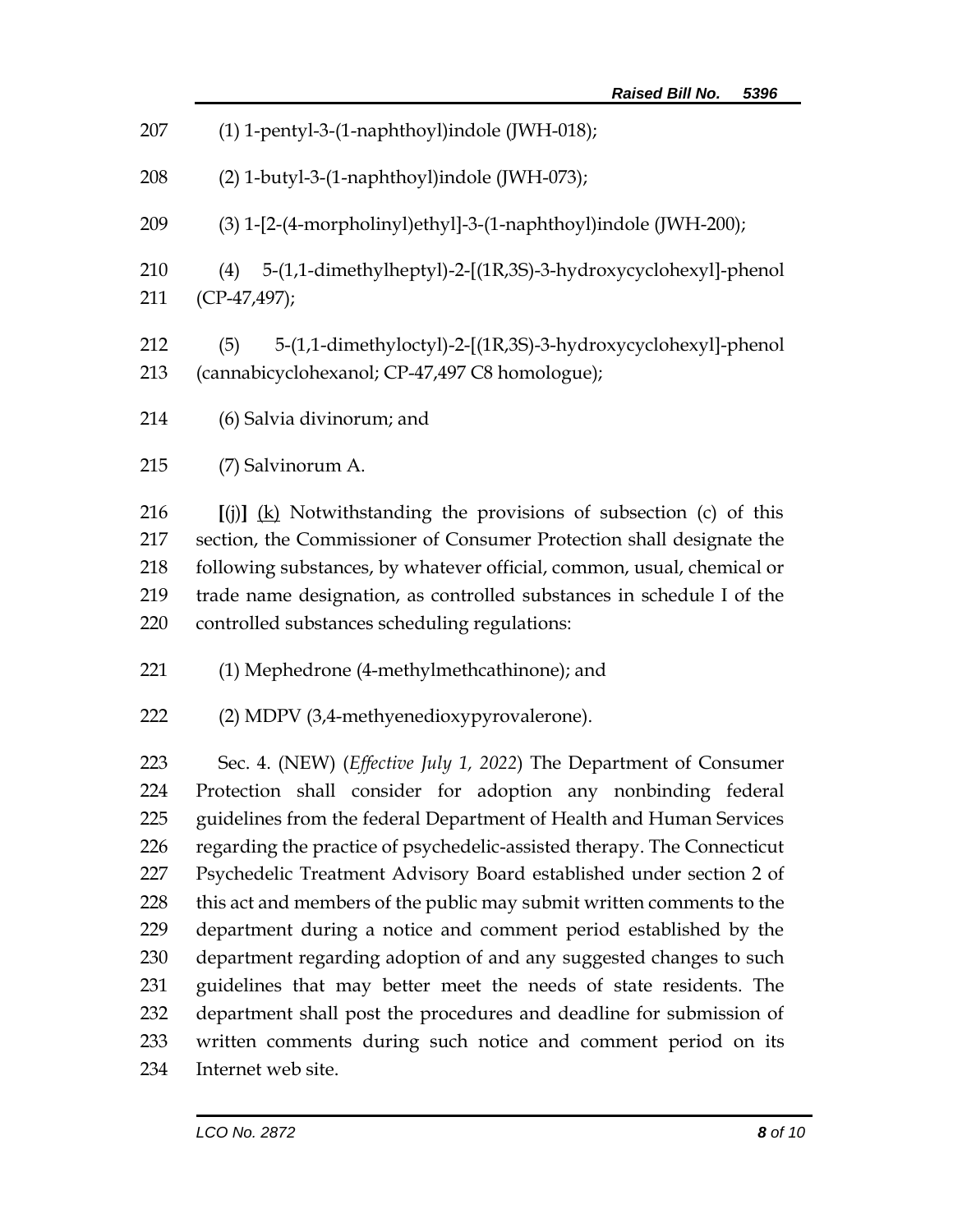Sec. 5. Subdivision (29) of section 21a-240 of the 2022 supplement to the general statutes is repealed and the following is substituted in lieu thereof (*Effective July 1, 2022*):

 (29) "Marijuana" means all parts of any plant, or species of the genus cannabis or any infra specific taxon thereof, whether growing or not; the seeds thereof; the resin extracted from any part of the plant; every compound, manufacture, salt, derivative, mixture, or preparation of 242 such plant, its seeds or resin, any product made using hemp, as defined in section 22-61*l*, which exceeds three-tenths per cent total THC concentration on a dry-weight basis; manufactured cannabinoids, synthetic cannabinoids, except as provided in subparagraph (E) of this subdivision; or cannabinon, cannabinol or cannabidiol and chemical compounds which are similar to cannabinon, cannabinol or cannabidiol 248 in chemical structure or which are similar thereto in physiological effect, which are controlled substances under this chapter, except cannabidiol derived from hemp, as defined in section 22-61*l*, with a total THC concentration of not more than three-tenths per cent on a dry-weight basis. "Marijuana" does not include: (A) The mature stalks of such plant, 253 fiber produced from such stalks, oil or cake made from the seeds of such plant, any other compound, manufacture, salt, derivative, mixture or preparation of such mature stalks, except the resin extracted from such mature stalks or fiber, oil or cake; (B) the sterilized seed of such plant which is incapable of germination; (C) hemp, as defined in section 22- 61*l*, with a total THC concentration of not more than three-tenths per cent on a dry-weight basis; (D) any substance approved by the federal Food and Drug Administration or successor agency as a drug and reclassified in any schedule of controlled substances or unscheduled by the federal Drug Enforcement Administration or successor agency which is included in the same schedule designated by the federal Drug Enforcement Administration or successor agency; or (E) synthetic cannabinoids which are controlled substances that are designated by the Commissioner of Consumer Protection, by whatever official, common, usual, chemical or trade name designation, as controlled substances and are classified in the appropriate schedule in accordance with